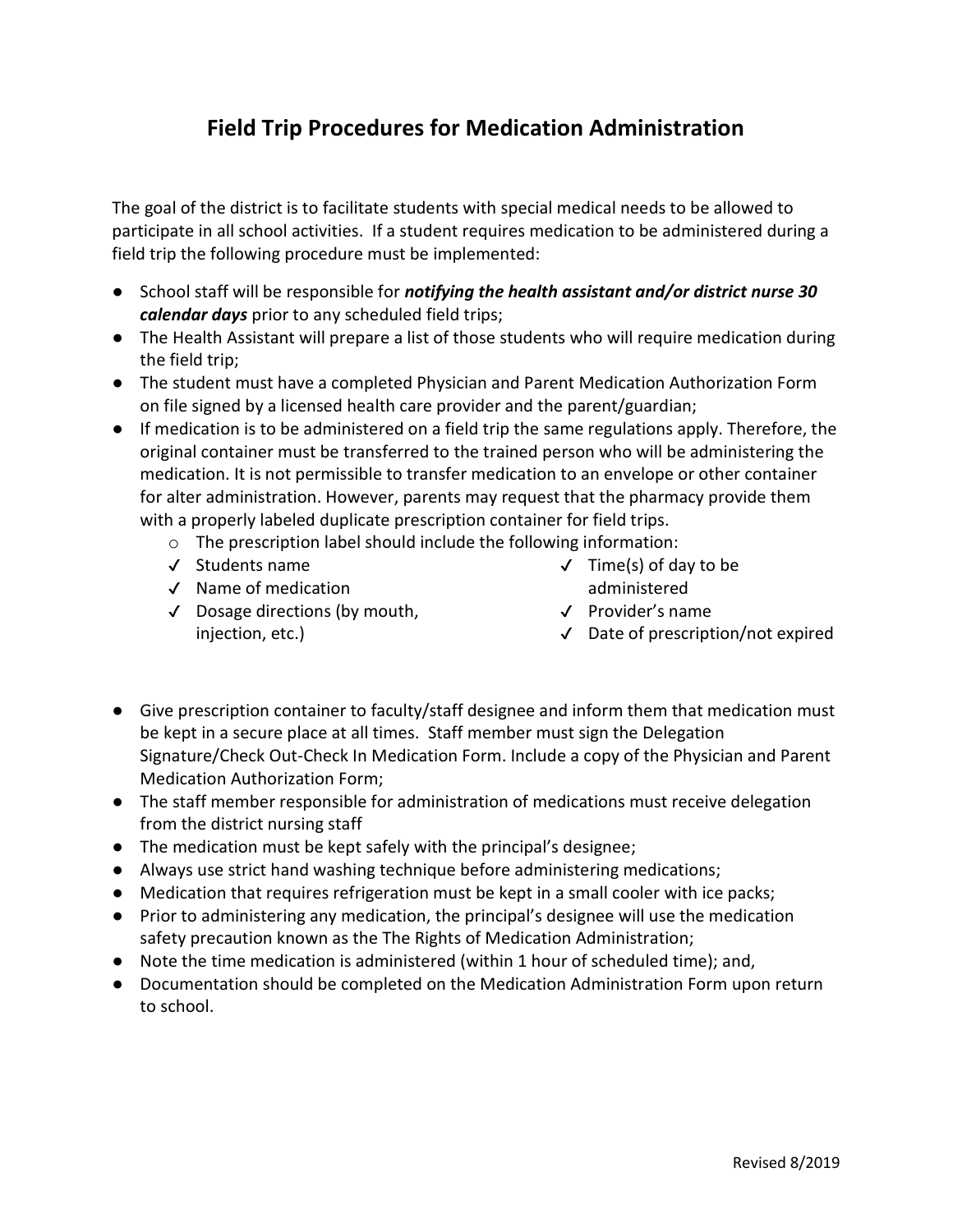#### Supplies Needed:

- Medication in appropriately labeled original container;
- Drinking cups;
- Drinking water;
- Calibrated measuring cup (for liquid medications only); and,
- Cooler and ice packs if needed for refrigerated medication.

#### Upon Return to School:

Record time and date medication administered, sign full name and initial.

If the medication is not given as ordered, the principal and parent/guardian will be notified. Designated staff will complete Medication/Treatment Error Report Form.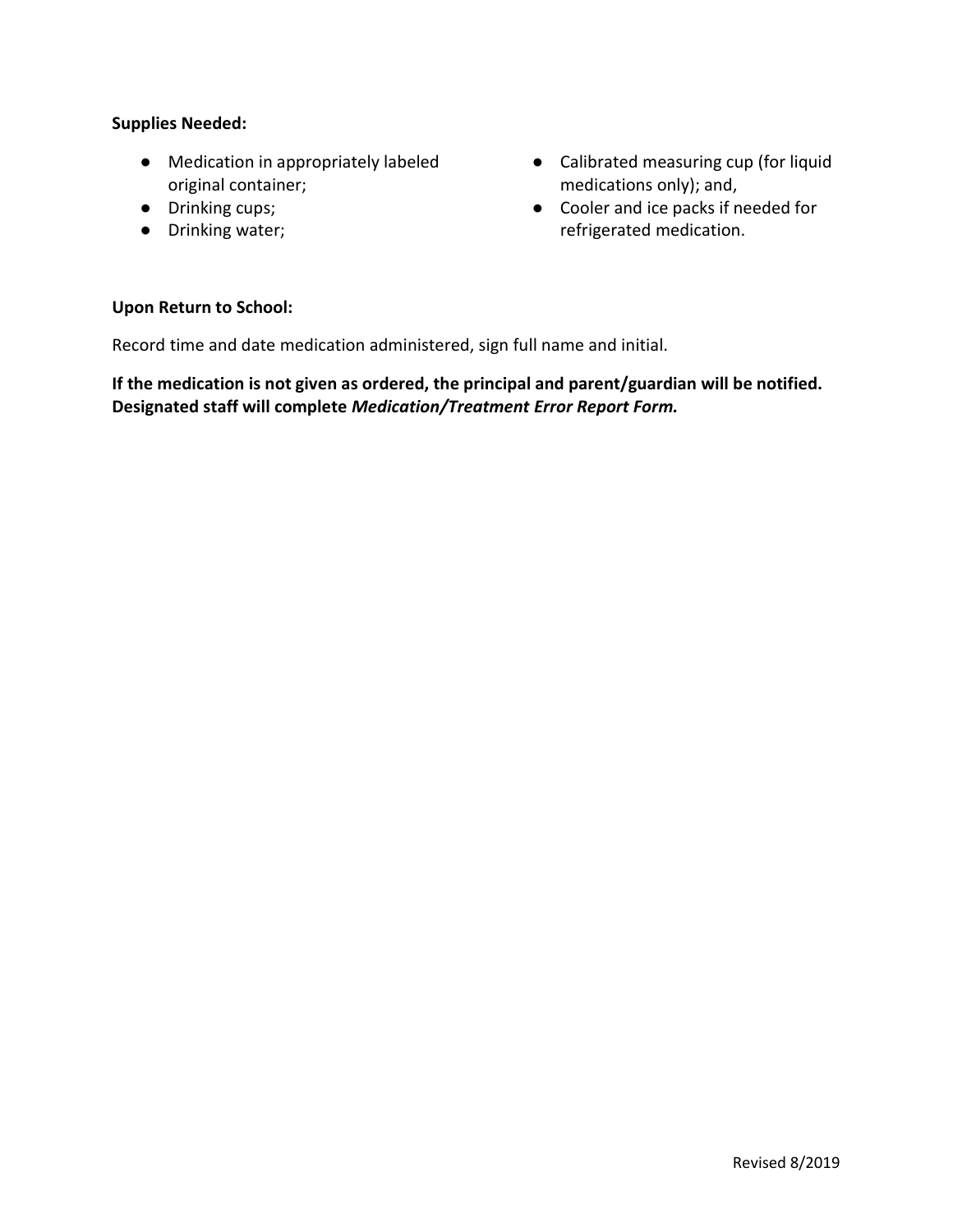# Field Trip Permission Form

| Dear Parents/Guardians,                                                                                                                                                                                                                                                                                                                           |                                                                            |  |
|---------------------------------------------------------------------------------------------------------------------------------------------------------------------------------------------------------------------------------------------------------------------------------------------------------------------------------------------------|----------------------------------------------------------------------------|--|
|                                                                                                                                                                                                                                                                                                                                                   |                                                                            |  |
|                                                                                                                                                                                                                                                                                                                                                   |                                                                            |  |
| to leave at __________ and return at approximately _________.                                                                                                                                                                                                                                                                                     |                                                                            |  |
| Form of Transportation: ________________.                                                                                                                                                                                                                                                                                                         |                                                                            |  |
|                                                                                                                                                                                                                                                                                                                                                   |                                                                            |  |
| Each student is asked to pay \$ ________ to cover expenses.*                                                                                                                                                                                                                                                                                      |                                                                            |  |
|                                                                                                                                                                                                                                                                                                                                                   | *No student will be denied access to a field trip due to inability to pay. |  |
| Detach and return this portion by ___________________.                                                                                                                                                                                                                                                                                            |                                                                            |  |
| has my permission to accompany the field trip to more contained as the state of the field trip to                                                                                                                                                                                                                                                 |                                                                            |  |
| My child will need a packed lunch from the cafeteria. () Yes () No                                                                                                                                                                                                                                                                                |                                                                            |  |
| Does this student have a health condition that we need to be aware of? ()Yes () No                                                                                                                                                                                                                                                                |                                                                            |  |
| Do any medication(s) need to go along on the field trip for this student? ( )Yes ( )No***                                                                                                                                                                                                                                                         |                                                                            |  |
| *** Medications currently on file in the health office will be sent. Medications not currently on file in<br>the health office require a completed medication permission form, available on the district website or<br>school health office. Medication and paperwork must be turned into the health office a minimum of<br>3 days prior to trip. |                                                                            |  |
| By signing below, I acknowledge that I have kept the school health office informed of any changes in the<br>health needs of my child. I give permission to seek professional medical care in the event of serious<br>illness or injury incurred by the above named child while on this field trip.                                                |                                                                            |  |
|                                                                                                                                                                                                                                                                                                                                                   |                                                                            |  |
|                                                                                                                                                                                                                                                                                                                                                   |                                                                            |  |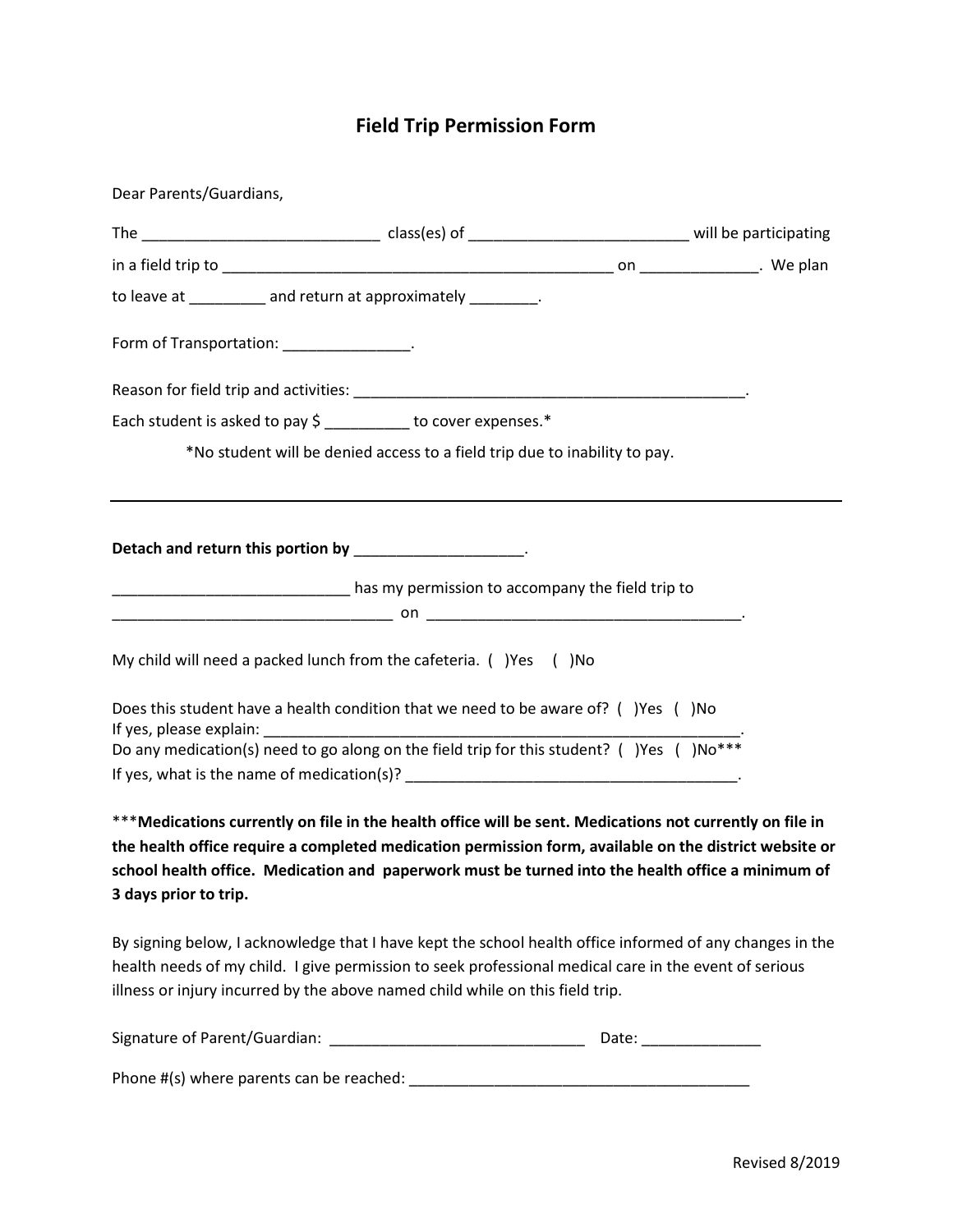# Permiso para Excursiones

| Estimados padres y madres de familia:                                                    |                                                             |                                                                                                                                                                                                                                                                                                                                        |
|------------------------------------------------------------------------------------------|-------------------------------------------------------------|----------------------------------------------------------------------------------------------------------------------------------------------------------------------------------------------------------------------------------------------------------------------------------------------------------------------------------------|
|                                                                                          |                                                             |                                                                                                                                                                                                                                                                                                                                        |
|                                                                                          |                                                             |                                                                                                                                                                                                                                                                                                                                        |
|                                                                                          |                                                             |                                                                                                                                                                                                                                                                                                                                        |
|                                                                                          |                                                             |                                                                                                                                                                                                                                                                                                                                        |
|                                                                                          |                                                             |                                                                                                                                                                                                                                                                                                                                        |
| Cada estudiante debe pagar \$__________ para cubrir los gastos.*                         |                                                             |                                                                                                                                                                                                                                                                                                                                        |
|                                                                                          | * Pero a nadie se le negará ir al paseo si no pueden pagar. |                                                                                                                                                                                                                                                                                                                                        |
| Corte y regrese esta parte antes del _____________:                                      |                                                             |                                                                                                                                                                                                                                                                                                                                        |
|                                                                                          |                                                             |                                                                                                                                                                                                                                                                                                                                        |
|                                                                                          |                                                             |                                                                                                                                                                                                                                                                                                                                        |
| ¿Su hijo(a) necesita llevar almuerzo de la cafetería? ()Sí () No                         |                                                             |                                                                                                                                                                                                                                                                                                                                        |
| ¿Tiene su hijo(a) algún problema de salud que debamos saber? () Sí () No                 |                                                             |                                                                                                                                                                                                                                                                                                                                        |
|                                                                                          |                                                             |                                                                                                                                                                                                                                                                                                                                        |
| ¿Necesitará algún medicamento para ir a la excursión? () Sí () No***                     |                                                             |                                                                                                                                                                                                                                                                                                                                        |
|                                                                                          |                                                             |                                                                                                                                                                                                                                                                                                                                        |
| días antes del viaje.                                                                    |                                                             | ***Enviaremos las medicinas que tengamos actualmente en la enfermería. Para las que no tengamos en la<br>enfermería deben traerlas con un formulario de permiso de medicamentos completo, disponible en el sitio web<br>del distrito o en la enfermería escolar. Este documento y las medicinas deben traerse a la enfermería mínimo 3 |
| enfermedad grave o si el o la niña antes mencionada sufre una lesión, en esta excursión. |                                                             | Al firmar a continuación, reconozco que he informado a la oficina de salud escolar de cualquier cambio<br>en la salud de mi hijo(a). Doy permiso para que se busque atención médica profesional en caso de una                                                                                                                         |
|                                                                                          |                                                             |                                                                                                                                                                                                                                                                                                                                        |
|                                                                                          |                                                             | Teléfonos donde podemos contactar a los papás: __________________________________                                                                                                                                                                                                                                                      |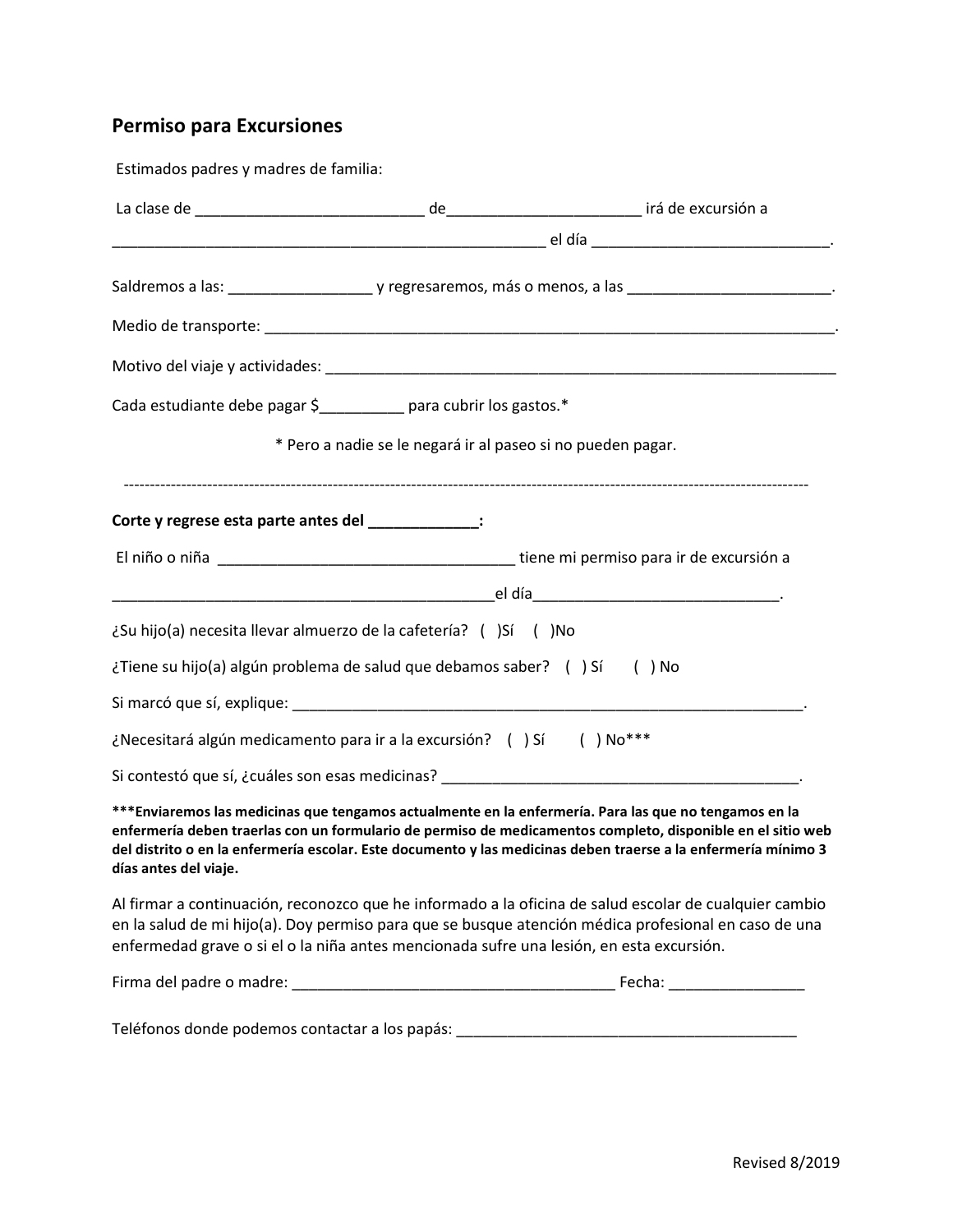### Overnight/Extended Day Field Trip Information for Parents

## Please read the following information regarding overnight/extended day field trip medications.

If your child will require any medication while on the upcoming field trip, a medication permission form must be completed and signed by a health care provider and parent. This includes all medications, prescription and non-prescription, that are not already on file in the health office, or additional doses needed outside the normal school day. Medication and permission form must be turned in to the health office at least 3 days prior to the field trip.

Eagle County Schools no longer stock medications such as Tylenol, Benadryl, etc. Your child cannot receive any medication other than what you send from home. Students in grades  $6 - 12$ may carry their own medication if indicated by their health care provider on the medication permission form AND student and parent completes a self-carry contract.

These forms can be found on the ECSD website under health services forms or in the health office. A separate medication permission form is needed for each medication. All forms and medications must be turned in to the health office 3 days in advance. Medication, whether administered by staff or student, must be in original, labeled container, and only enough for the trip.

\*Medications in baggies or other non-original containers, or without completed paperwork will not be accepted.

Thank you for your cooperation in keeping our students safe! If questions, contact the school health office.

The ECSD Health Services Team